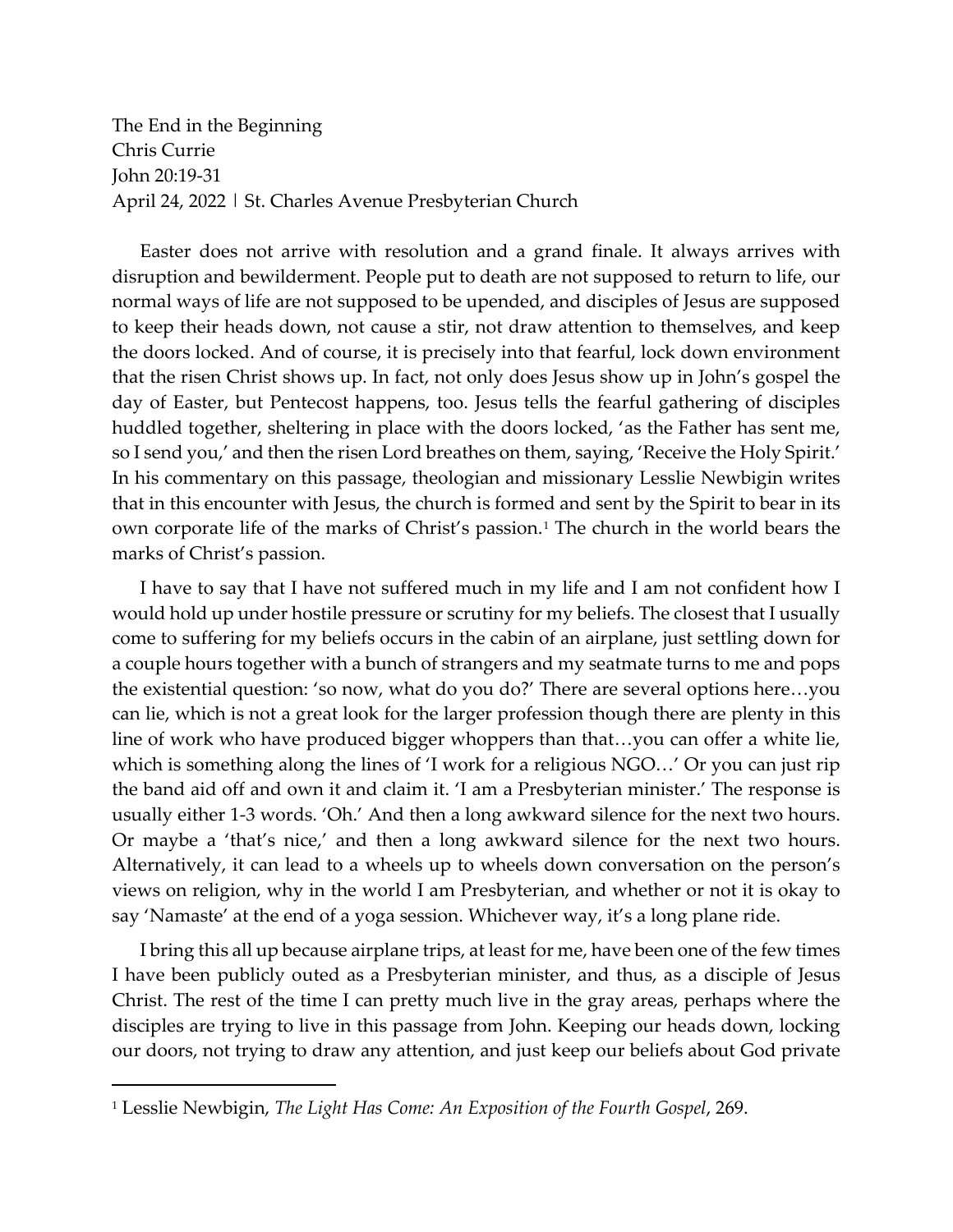and to ourselves. In fact it's kind of funny that we are always kind of hard on Thomas for his un-willingness to believe without seeing, but even after the other disciples 'see' Jesus and he commissions them with the Holy Spirit, saying as the Father has sent me, so I send you, they are back together the next week holed up with the doors locked. There is no noticeable behavior change other than they have told Thomas that they had seen the Lord, but it doesn't seem like they have been doing a lot of exploration out in the world to make this news public. Instead, they are back a week later with the doors shut and the deadbolt locked all over again.

The challenge of taking the good news of the gospel outside the walls seems to be perennial problem not a problem just because Thomas did not get to touch Jesus' hands and side. We all are pretty well sure that the earliest gatherings of Christians were not a lecture or teaching session or a book study or a discussion of theory or handling of right information or strategy and problem solving session, but gathered around a meal. In the words of New Testament scholar, NT Wright, 'When Jesus wanted fully to explain what his [life, death, and resurrection] were all about, he didn't give a theory. He didn't give them a set of scriptural texts. He gave them a meal.'[2](#page-1-0) But as Jesus himself indicates when he shows up on Easter evening at this gathering of disciples, the meal is not the culmination of their life together, but the place from which they are sent out into the world to bear witness to the power of the risen Christ, not just locked up behind their walls, but out there at work in the world, even on airplanes.

So, there are three visions that emanate from this passage from John. There is the vision of the church as ragtag group of disciples who don't really want to poke their head out of their shell. There is the vision of the risen Christ, who expects this ragtag group of disciples to be sent into the world to find where Christ is already at work and to call attention to it and participate in it. And there is this this third vision that understands that this ragtag group of followers are going to fail and flail and need to regroup week after week asking again and again to receive the Holy Spirit so they can go out once again to try and make an impact for the sake of Christ in the week that unfolds before them. Teacher of preaching and worship Ron Byars wrote a book recently called 'Believer on Sunday, Atheist by Thursday' and he took the title form a friend and colleague who preached a sermon in which he said something like, 'I'm a believer on Sunday, but nearly an atheist by Thursday.' Byars explains: 'we gather with the congregation on Sunday, and faith feels relatively secure. However subtly, God makes the divine presence known, sufficiently at least to strengthen our trust, our confidence, and reenergize our hope. But when we leave the assembly, we are likely to be on our own. We reenter a world that has been demystified, as though everything real in the universe or beyond it could be

<span id="page-1-0"></span><sup>2</sup> NT Wright, *Simply Jesus: A New Vision of Who He Was, What He Did, and Why He Matters*  (New York: Harper One, 2011), 180.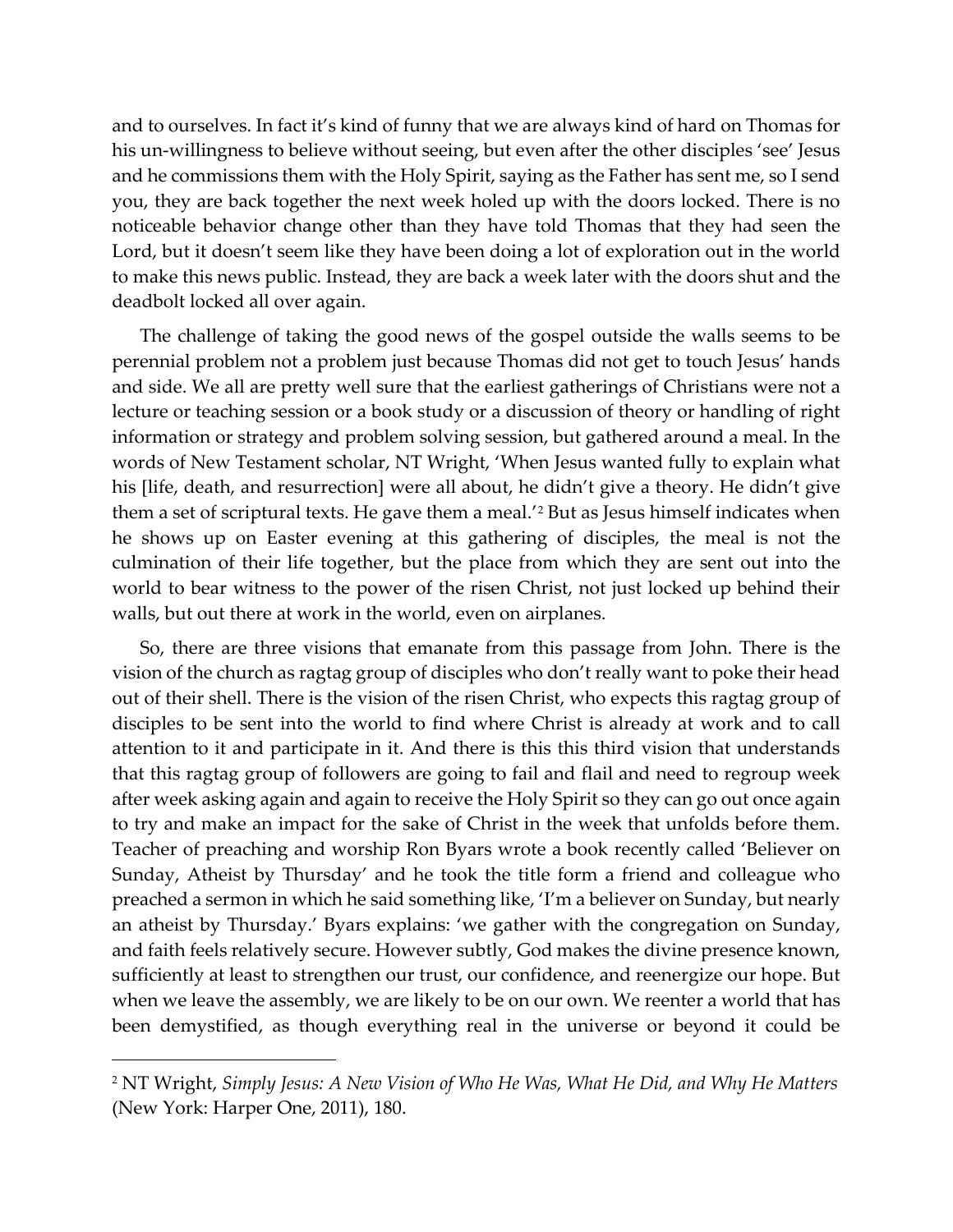summed up by referring to a list of the mechanical causes and effects. In ordinary conversation, apart from curses, we are not likely to hear God mentioned, or Christ. It is as though, whatever one's personal faith, for all practical purposes we live in a godless universe. In most cases, our weekday journey meets with nothing more threatening with indifference: who cares? God-talk, church-talk is reserved for a small slice of a oneseventh slice of the week, if that. A hobby, if you like, for those so religiously inclined. Indifference fills all the space available, and faith is likely to find itself disabled, irrelevant, pushed off to a private corner. By Thursday,' he reminds us, 'we have been worn down.'[3](#page-2-0)

The too soon diseased writer Rachel Held Evans, writes about her own failures to create church in a reflection on her participation in an unsuccessful church plant. Even as she and her fellow church planters failed in their efforts at their ultimate goal, she recalls that they 'were able to produce some fruit of the Spirit along the way. We baptized, broke bread, preached the Word, and confessed our sins. We created a sanctuary where people told the truth without fear. We fed the hungry and filled out paperwork with the sick. We worked through our differences with care and grace. And we learned, perhaps the hard way, that church isn't static. It's not (just) a building, or a denomination, or a  $501(c)(3)$  nonprofit organization. Church is a moment in time when the kingdom of God draws near, when a meal, a story, a song, an apology, and even a failure is may holy by the presence of Jesus among us and within us….and church will go on long after the grass grows through our cathedral floors.' The risen Christ, she reminds us, 'doesn't need our permission to carry on in in the endlessly resourceful work of making all things new. That we are invited to catch even a glimpse of the splendor is grace.'[4](#page-2-1)

The most successful and Hall of Fame level baseball hitters fail about 70% of the time. Around 60 percent of new restaurants fail within the first year of their existence, and nearly 80 percent shutter before their fifth anniversary.<sup>[5](#page-2-2)</sup> Disciples fail at being church a lot of the time. Sometimes because we lock the doors and leave after the service and think our work is done. Other times we confuse Christian discipleship with religious propaganda or power politics or the general procedures of a social club.<sup>[6](#page-2-3)</sup> But our chief end, our chief purpose in this world, is right at the beginning, figuring out what it means

<span id="page-2-0"></span><sup>3</sup> Ron Byars, *Believer on Sunday, Atheist by Thursday*, 11.

<span id="page-2-1"></span><sup>4</sup> Rachel Held Evans, *Searching for Sunday*, 113.

<span id="page-2-2"></span><sup>5</sup> Jarrett Bellini, 'The No. 1 thing to consider before opening a restaurant,'

https://www.cnbc.com/2016/01/20/heres-the-real-reason-why-most-restaurantsfail.html#:~:text=Around%2060%20percent%20of%20new,actually%20being%20in%20th at%20location.

<span id="page-2-3"></span><sup>6</sup> John Flett, *The Witness of God: The Trinity, Missio Dei, Karl Barth, and the Nature of Christian Community*, 271.